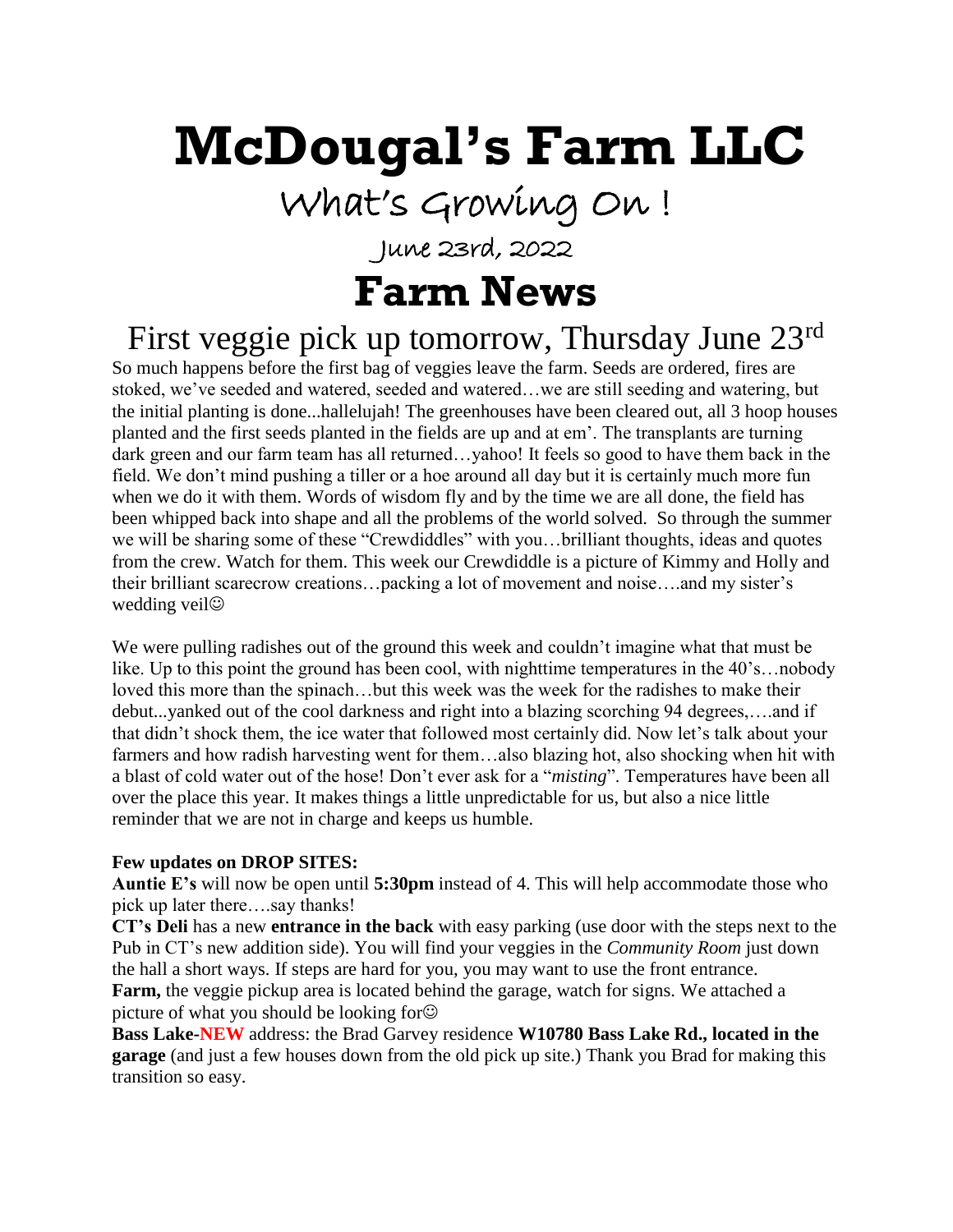Looking forward to another vegg-tastic summer with you all, so glad you joined us. **Honored to be your trusted farmers,** *Jerry and Maydene*

What's in the Bag

The first *fresh* greens of the season! This week in your bag you will find **Romaine, Rhubarb, a bundle of radish, a bag of spinach, a 'welcome' chive bouquet and a complimentary McDougal Farm pen….enjoy!**

#### **Wash those veggies!**

Though the veggies in your bag may look clean, they have only been "field washed", meaning; wash just enough to get the mud off. The romaine is grown under row cover so it looks clean but has not been washed at all. Later in the season you may even get some root vegetables with the dirt on them. We are not just being lazy, we have found root crops in particular, store longer and retain more of their nutrients with some of the dirt left on them to help seal them.

*\*Just a reminder: The weekly shares get heavier, as the season goes. Though the first few weeks may be light, they do get much heavier with more variety as the summer progresses. Stay tuned...much goodness to come. My thoughts go to cherry tomatoes!*

*The following recipe is a family favorite sent from Mary G, had me at BUTTER sauce!!….thanks for sharing Mary!*

### Rhubarb cake with warm butter sauce

8x8 or 9x9 pan greased

Preheat oven to 350 degrees

Mix: 2 cups flour 1 cup sugar 1 tsp baking powder Add: 1 cup milk 2 TBSP melted butter Fold in: 2 cups cut rhubarb

Spread in pan and bake 45-50 minutes or until tester comes out clean - cool on rack